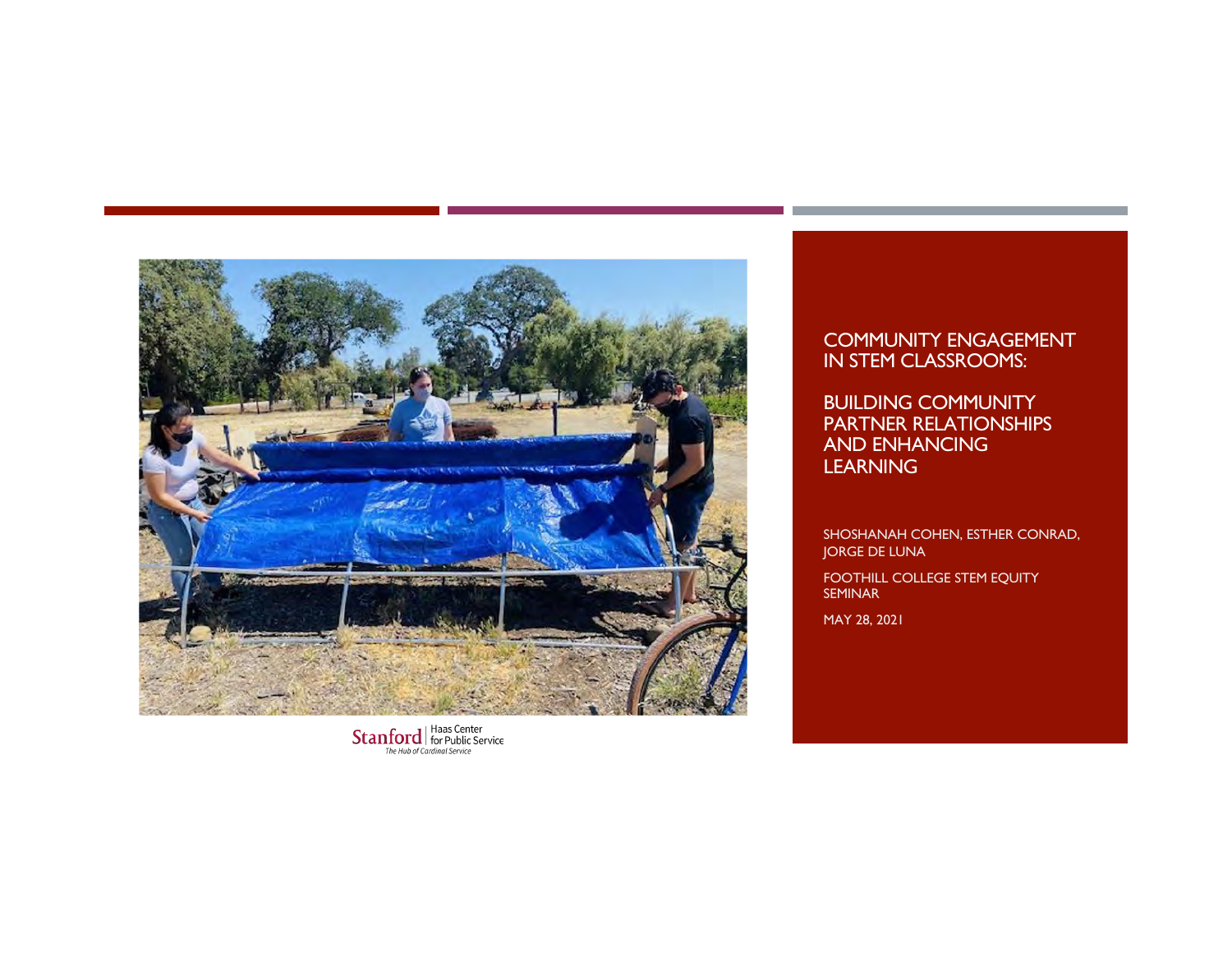## AGENDA

Introductions and Warm Up Community Engaged Learning at Stanford Benefits of Community Engaged Learning Developing Partnerships STEM Project Examples Q&A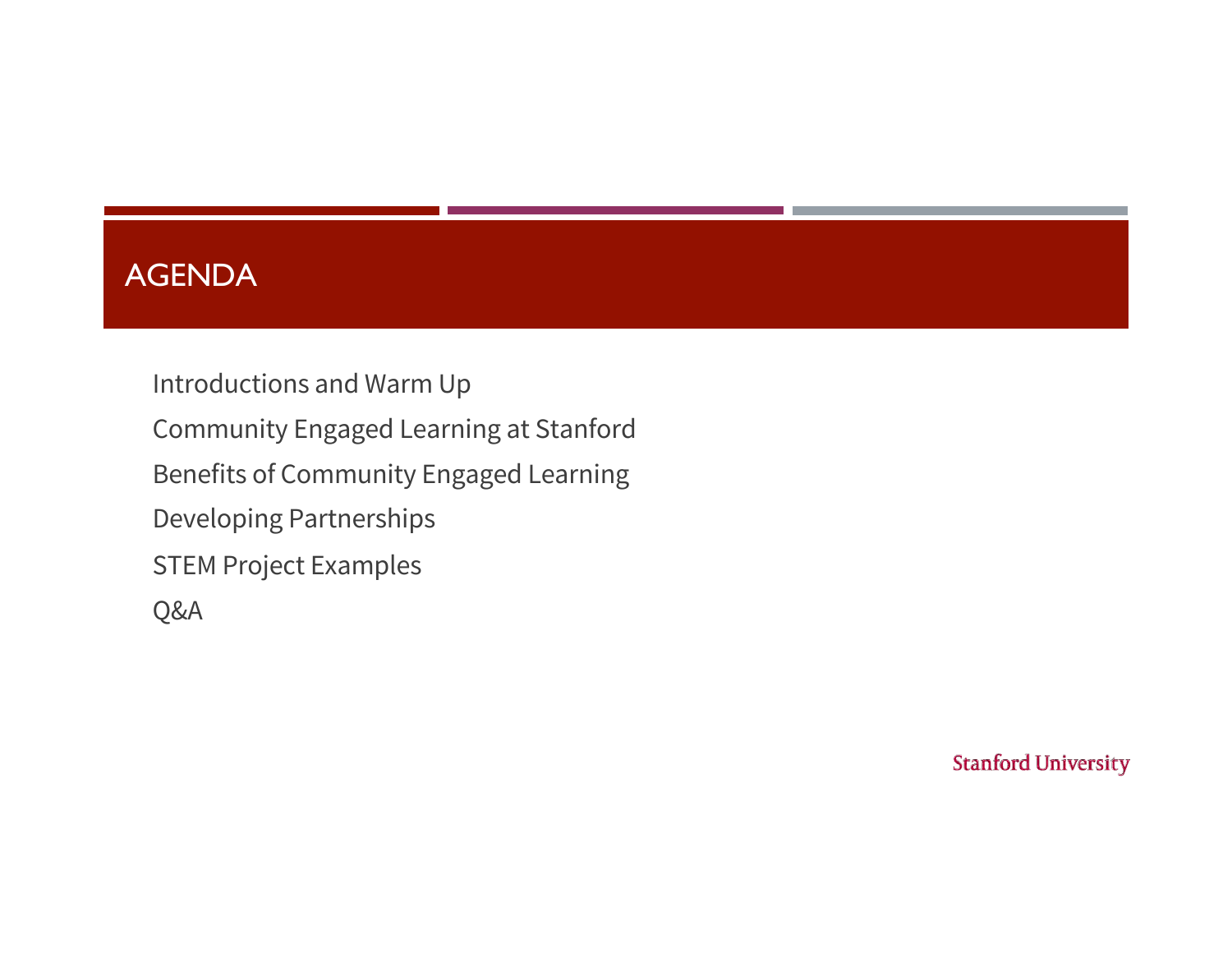# **INTRODUCTIONS**



Shoshanah Cohen Engineering [shosh@stanf](mailto:shosh@stanford.edu)ord.edu



Esther Conrad Environmental Sustainability [esther@stanf](mailto:shosh@stanford.edu)ord.edu



Jorge De Luna Health [jdeluna@stanf](mailto:jdeluna@stanford.edu)ord.edu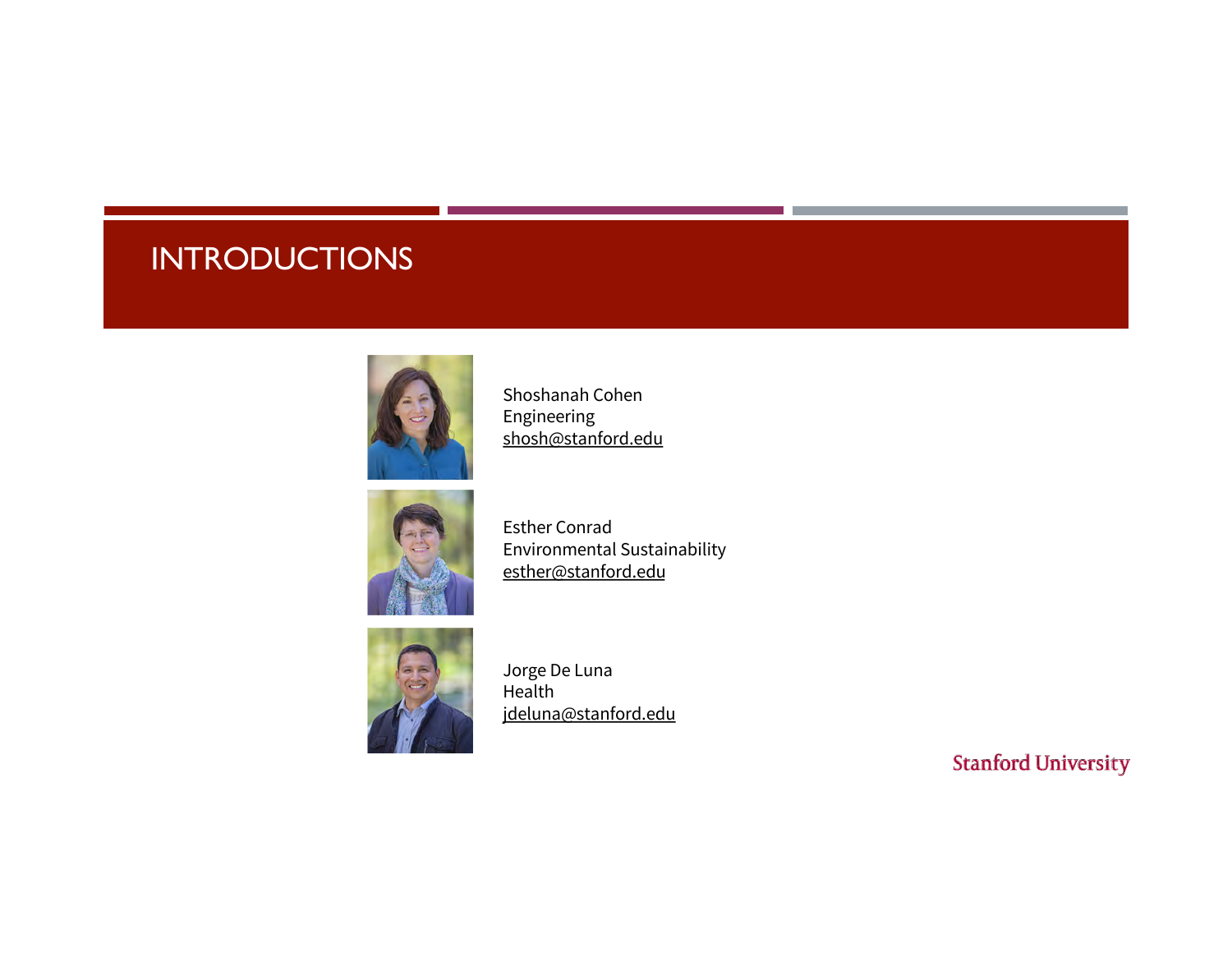### WARM-UP: SHARE YOUR INSPIRING STEM LEARNING EXPERIENCES

What was one of your most inspiring learning experiences? Share your ideas on the Jamboard! Link is in the chat…

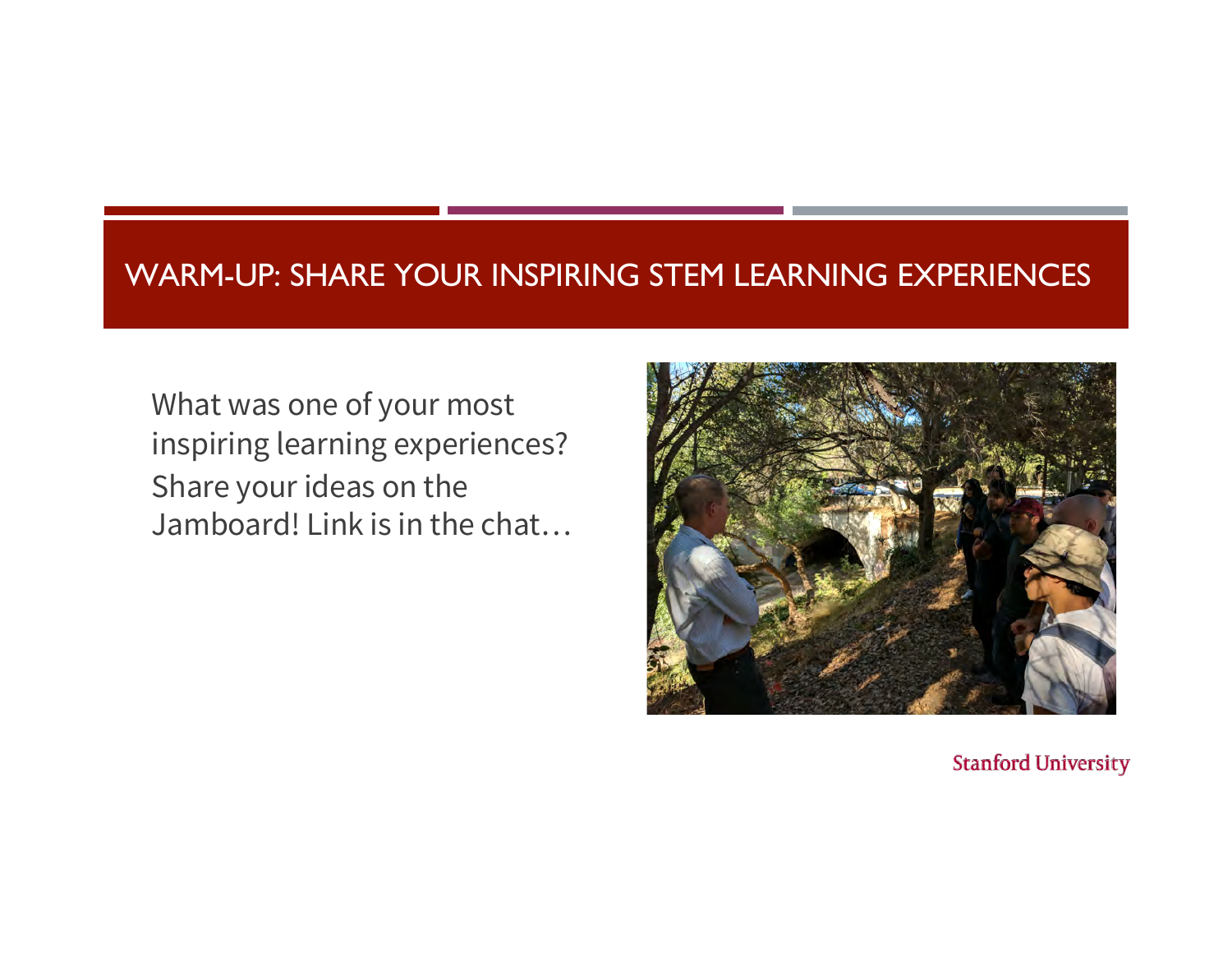# THE PRINCIPLES OF ETHICAL AND EFFECTIVE SERVICE

Guide our work with faculty, students, and community partners

Provide a roadmap to consider how course design can promote ethical and effective service

A resource for creating and deepening community partnerships

Serve as a tool to engage students in reflection about their work in the community

[https://haas.stanford.edu/about/our-approach/prin](https://haas.stanford.edu/about/our-approach/principles-ethical-and-effective-service)ciplesethical-and-effective-service

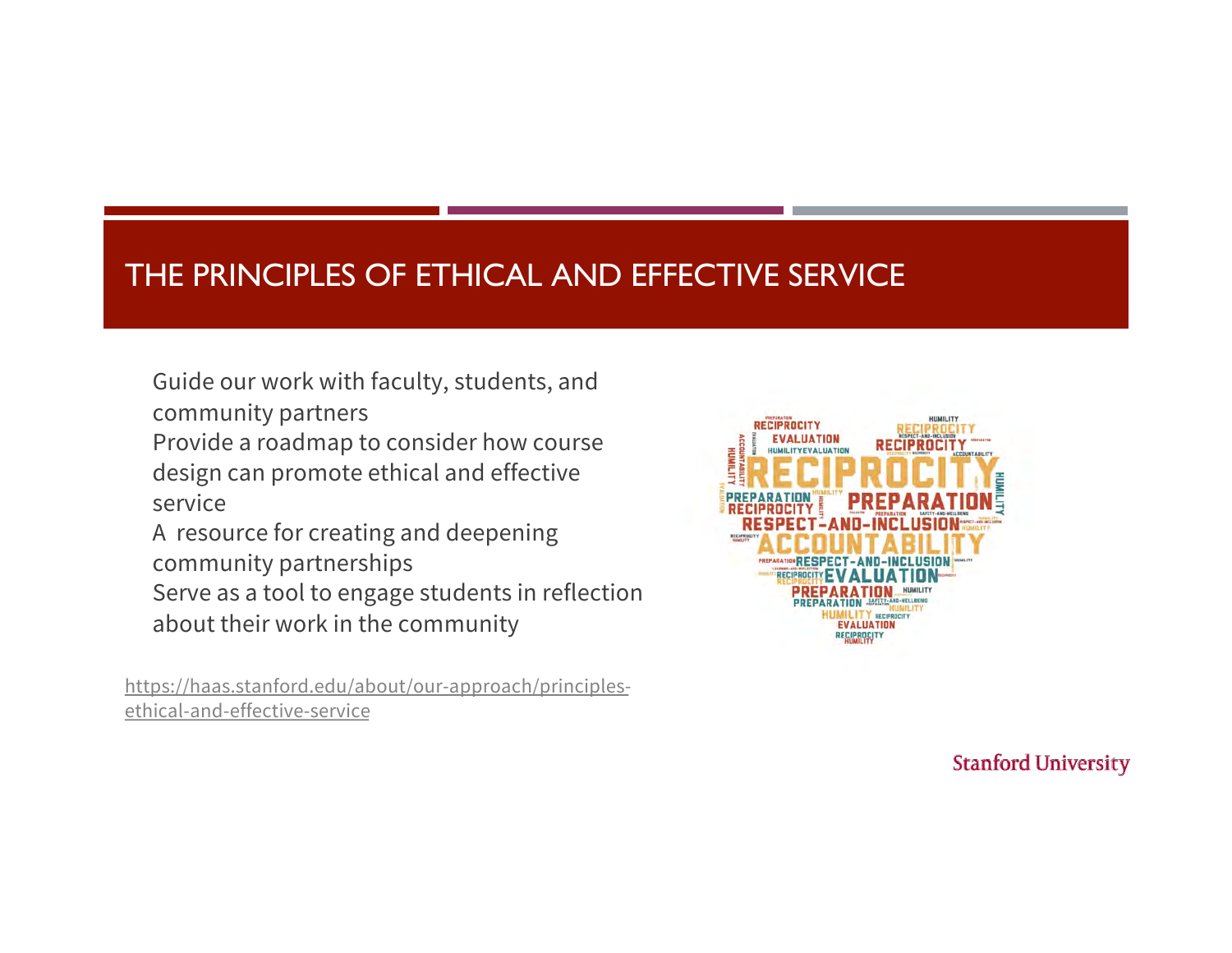#### CARDINAL COURSES APPLY CLASSROOM KNOWLEDGE TO REAL-WORLD SOCIETAL PROBLEMS

- Engage with a community to address a social problem or societal need
- Integrate course objectives and community-based experiences
- Produce reciprocal benefits for students, faculty, and community partners
- Provide opportunities to critically examine public issues
- Embody Stanford's Principles of Ethical and Effective Service

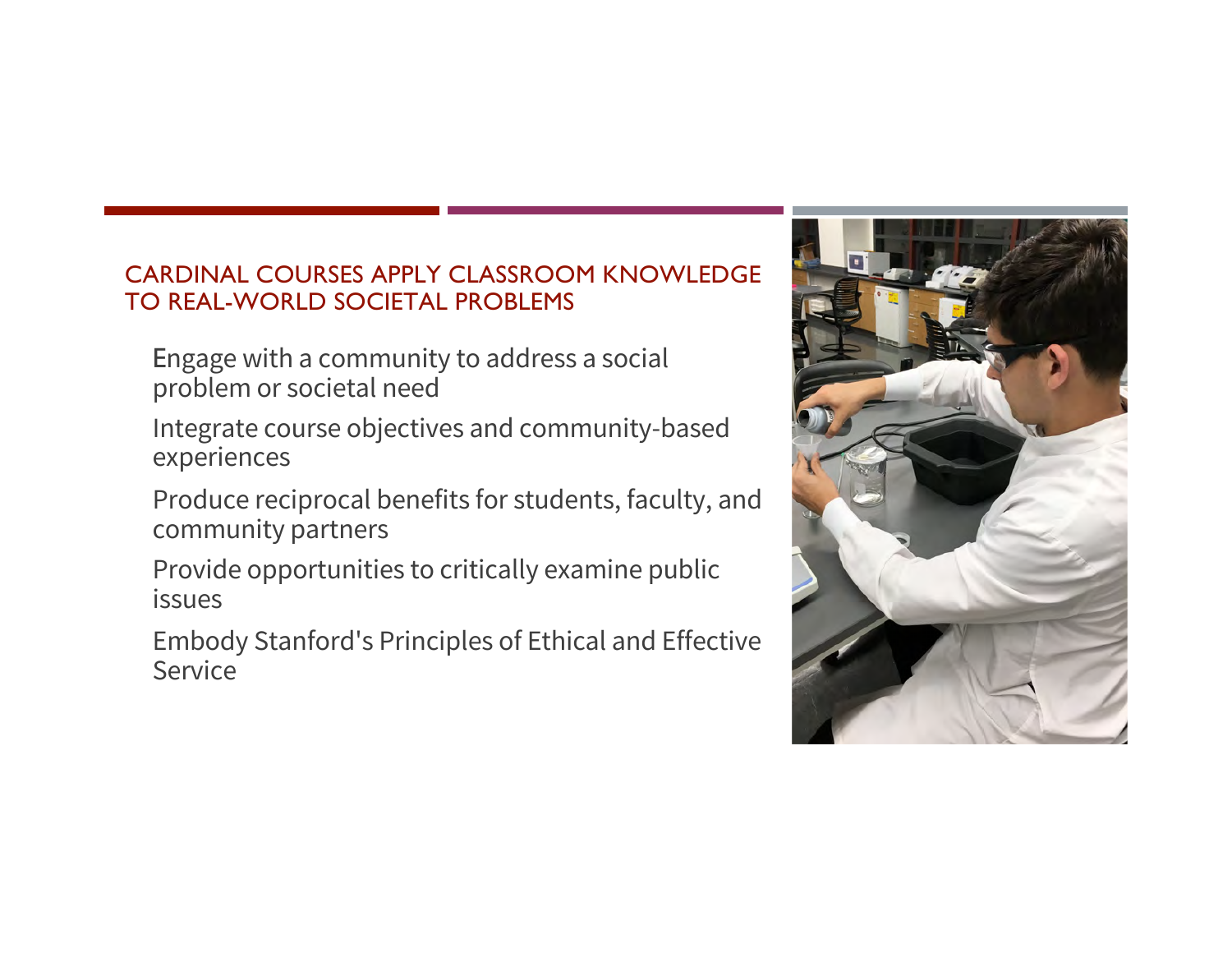# HOW WE SUPPORT FACULTY AND STUDENTS

| Plan      | o Identify relevant community<br>partners<br>o Assist with student placements<br>o Clarify roles and expectations         |  |  |
|-----------|---------------------------------------------------------------------------------------------------------------------------|--|--|
| Implement | o Prepare students for community<br>experience<br>o Communicate with partners/students<br>o Facilitate student reflection |  |  |
| Sustain   | o Measure impact with students and<br>partners<br>o Maintain community partnerships                                       |  |  |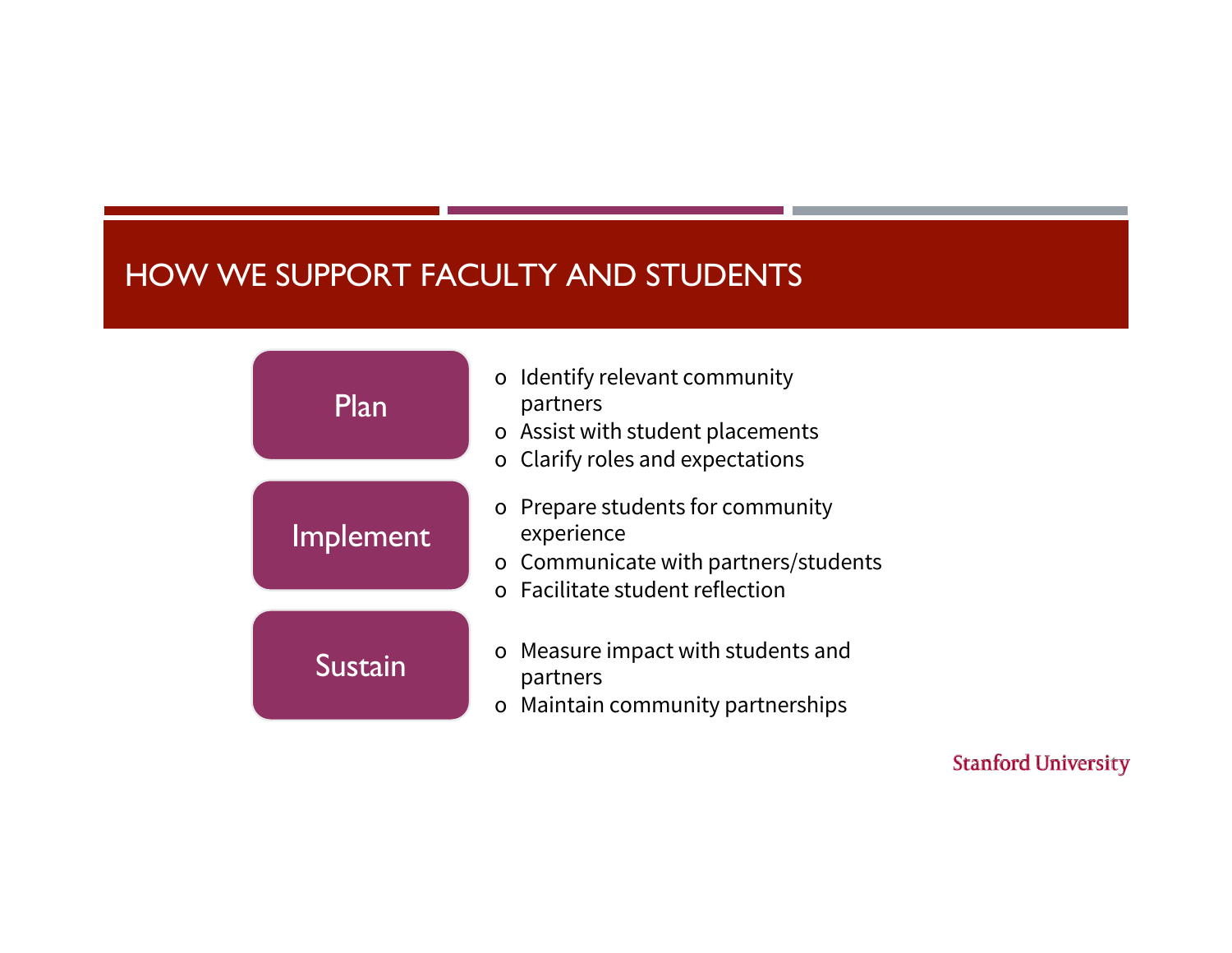# BENEFITS OF **COMMUNITY** ENGAGED **LEARNING**

It's motivating to work on a project that will benefit others

Offers opportunities to build valuable "soft skills"

Provides opportunities to connect with organizations (including potential employers!) in your field

Allows you develop something that people can use rather than something that's abstract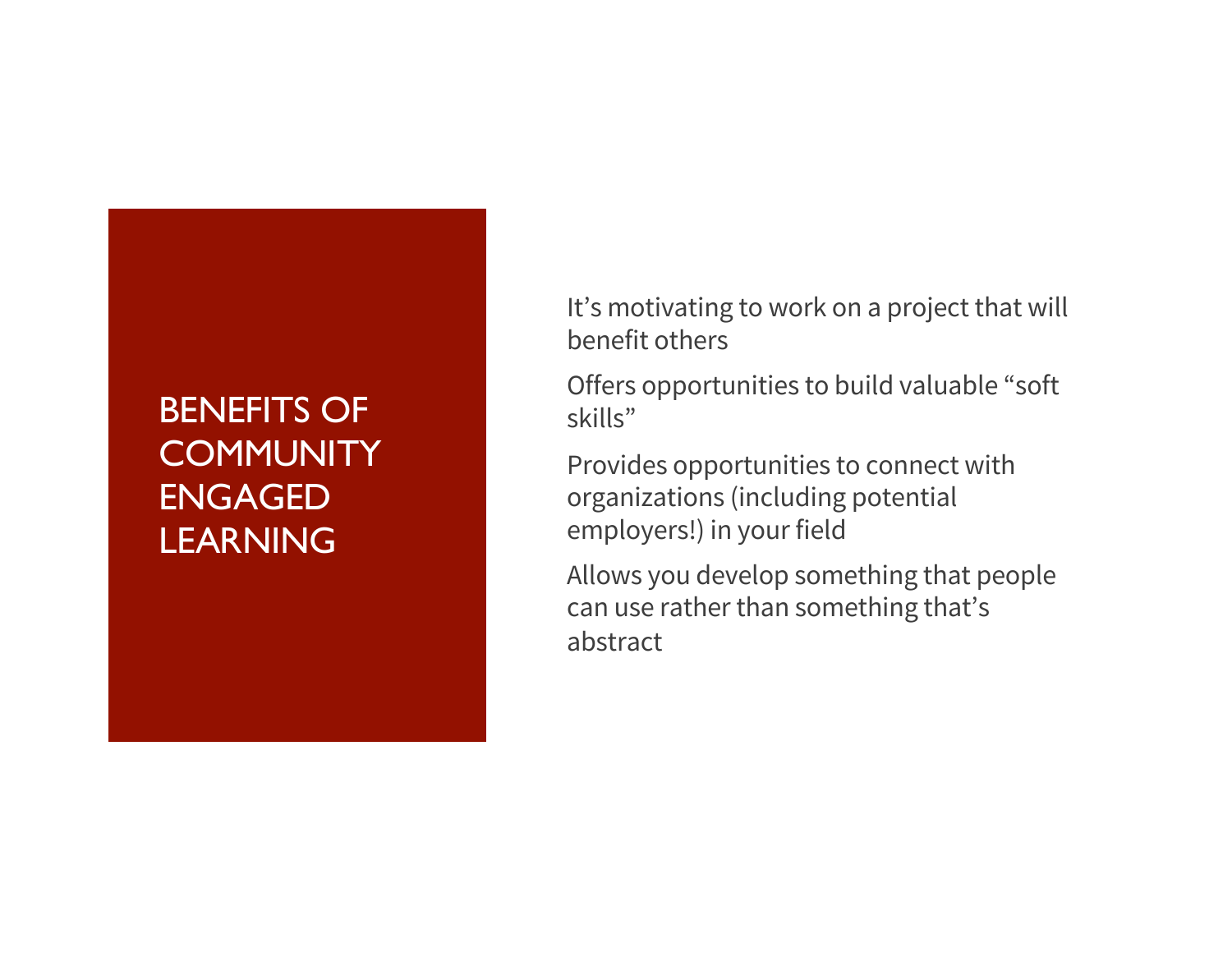# DEVELOPING PARTNERSHIPS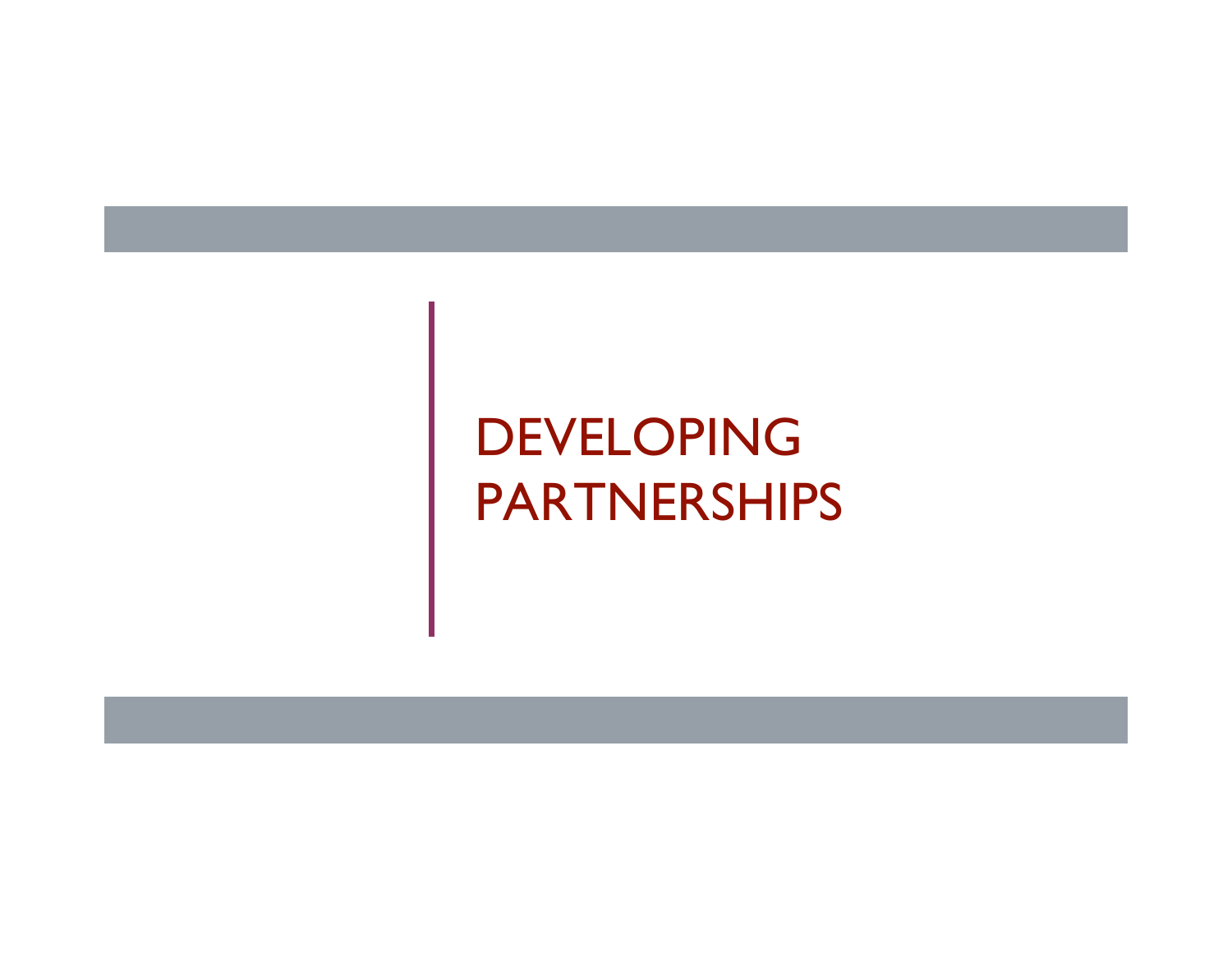#### FINDING COMMUNITY PARTNERS

Review previous projects completed by other students

Reach out to your network and their contacts

Use your previous volunteer experiences

Contact alumni

Keep a database of community members who ask for help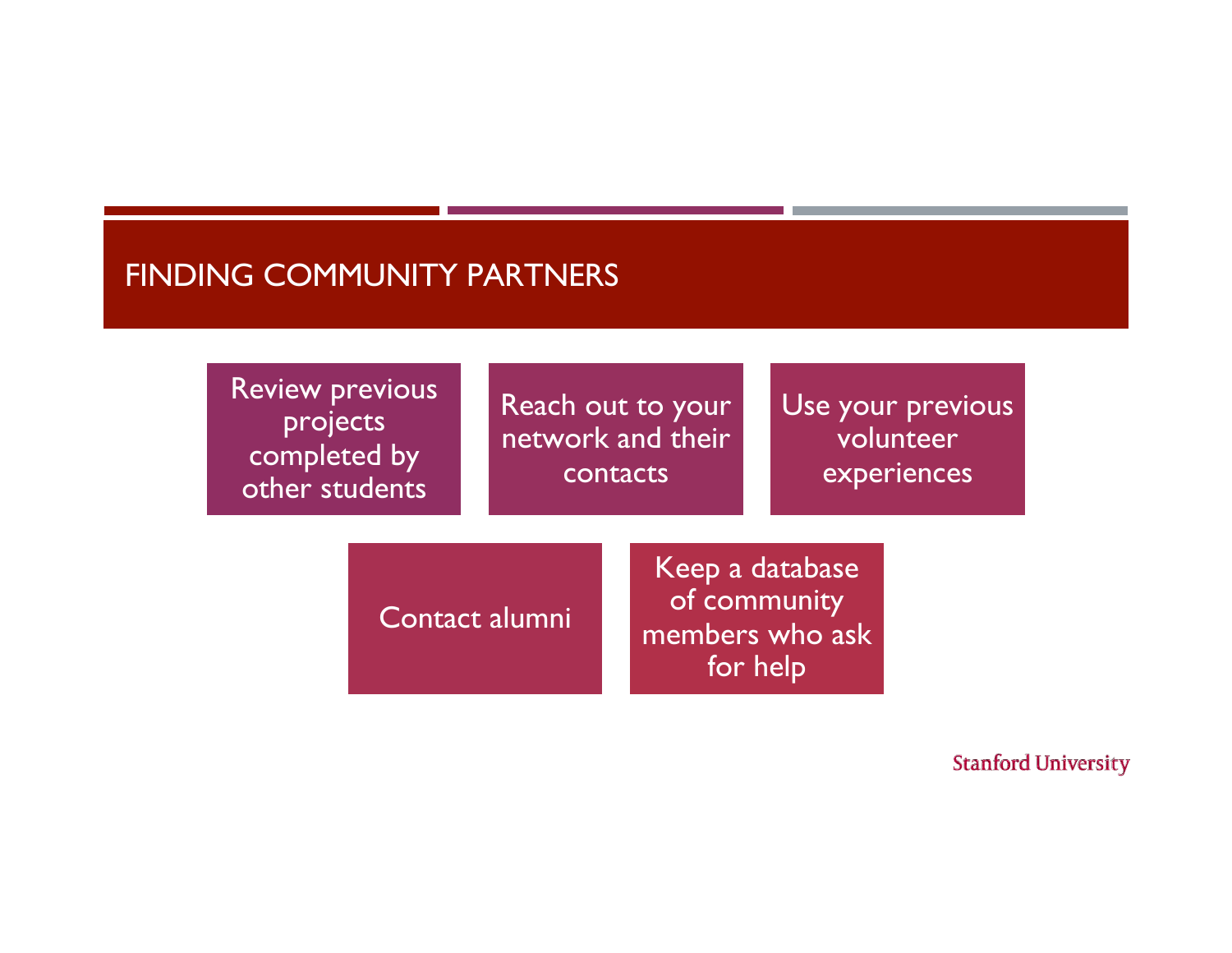# PREPARING TO CONTACT PARTNERS

Research the organization; what do they do?

Study their website and printed materials Understand who they serve Attend events hosted by organizations that interest you Summarize where they might need technology-based solutions

Call or use the website to find out who to contact



Don't offer solutions; let them tell you what their needs are

You can respond with how technology can help them meet these needs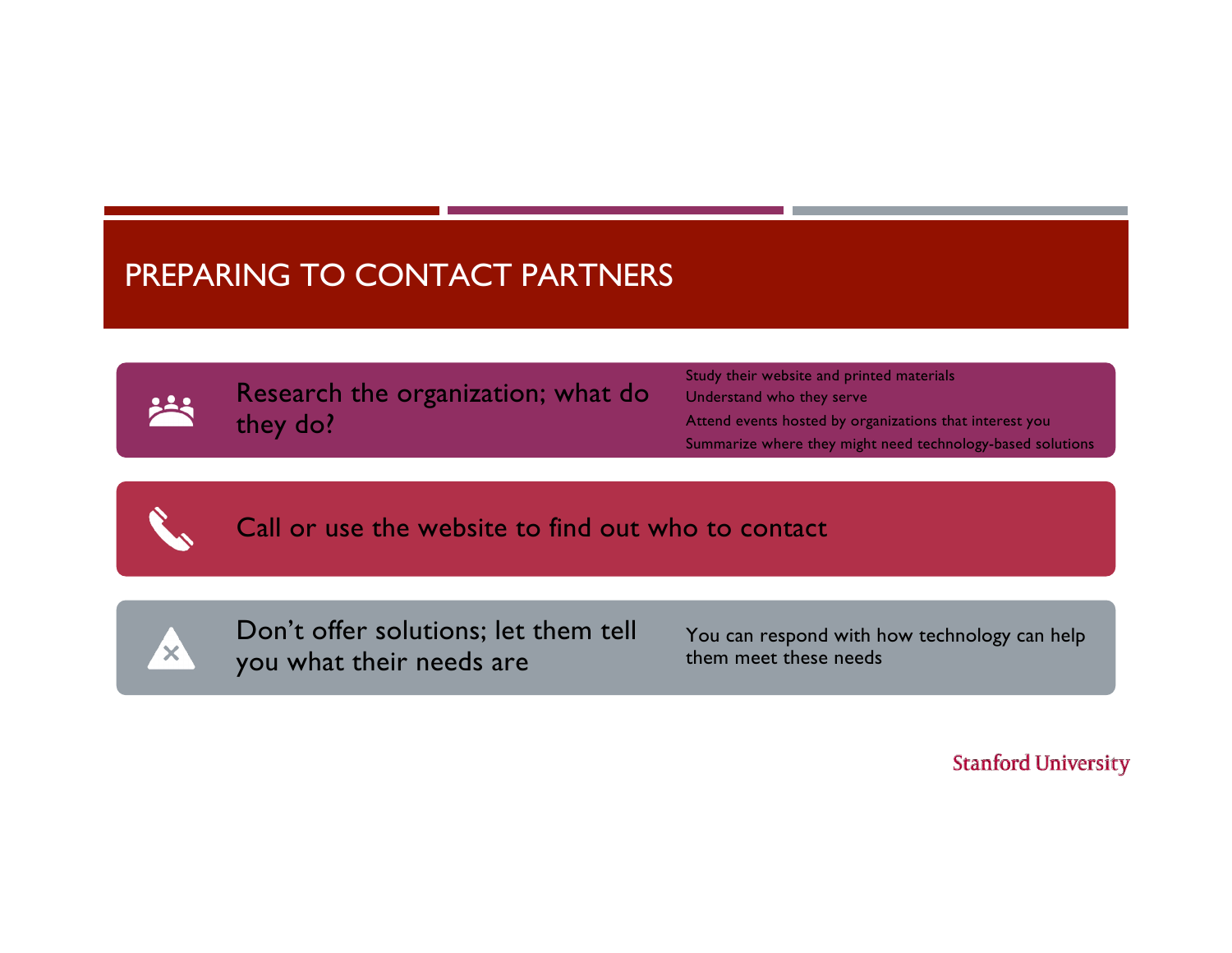

## DESCRIBE WHAT YOU CAN **OFFER**

Develop a summary of:

Your course's learning objectives

The resources you [and your team] will bring

Knowledge, experience, specific skills, interests

The time you are prepared to commit

Previous project examples and deliverables

What you developed

The impact of your project

How your technology is being used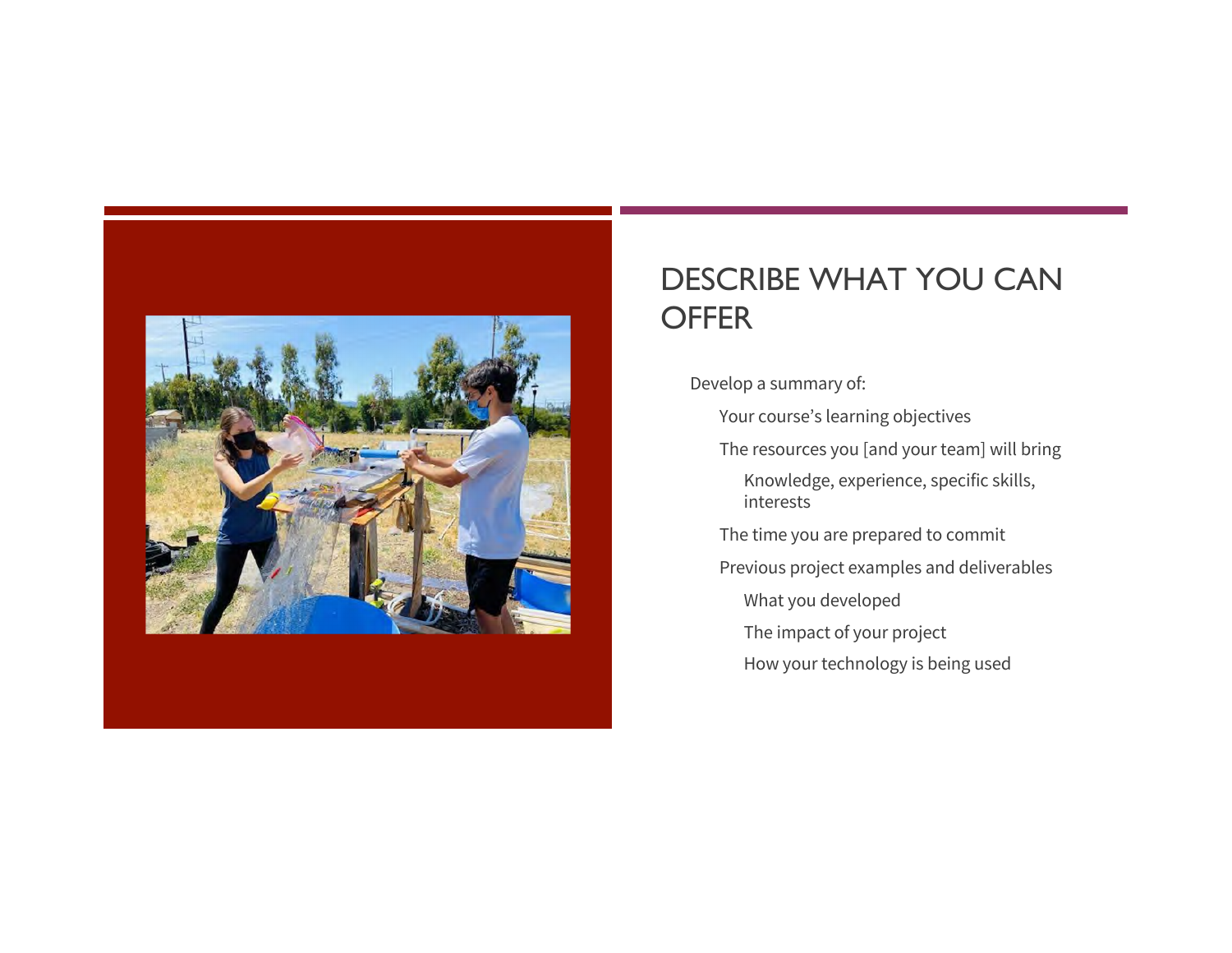### BE RESPONSIVE TO REPLIES

While college students have complicated schedules and many commitments, so do community partners

In general, respond to an organization contact's email within 24 to 48 hours

Be patient waiting for them to respond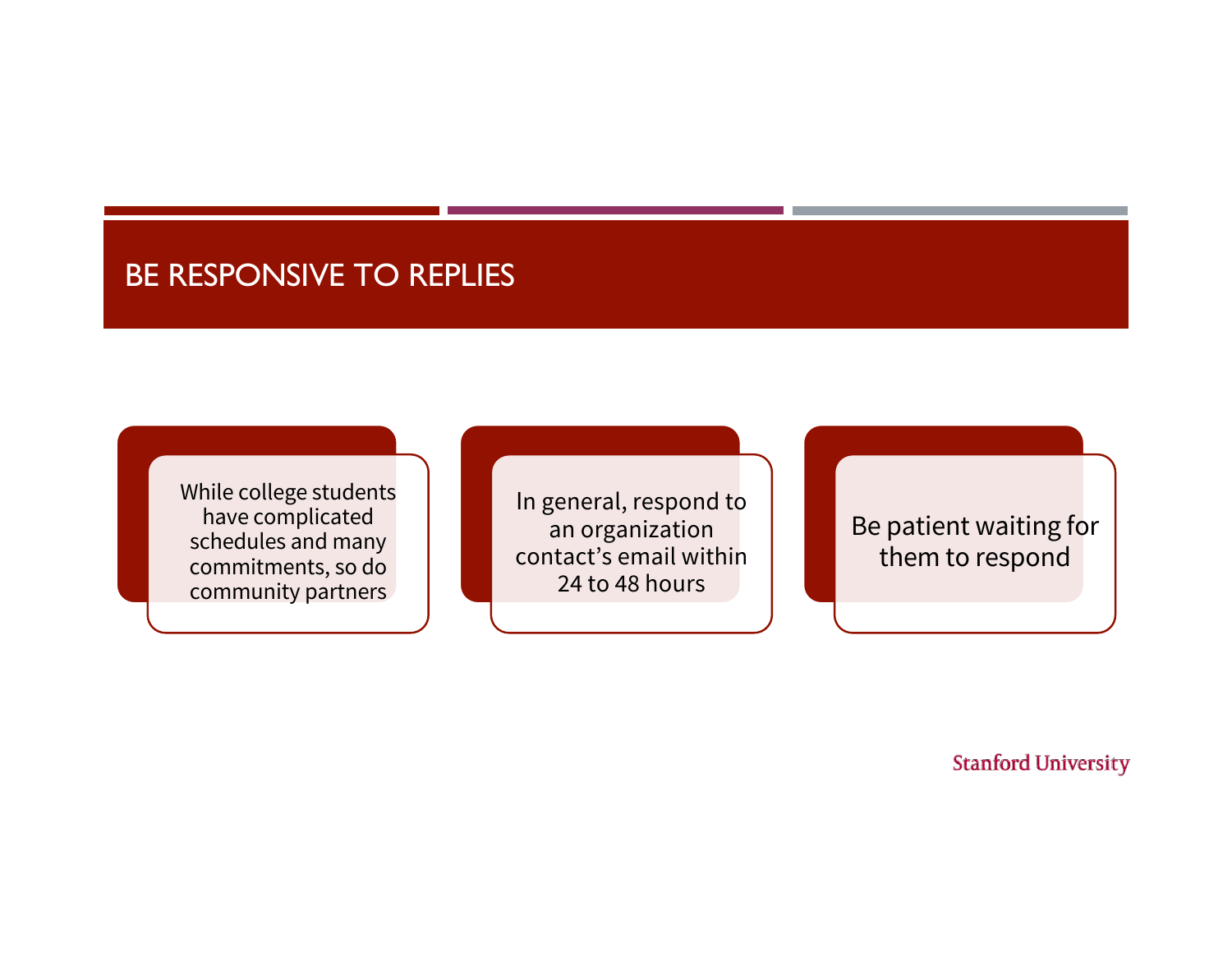# WRITE AN UNAMBIGUOUS PROJECT BRIEF

| <b>Project Title</b>                                                                                               | Project Partner(s)                                              | Project Goal-2-3<br>sentences                                                              | Project Inspiration and<br>Motivation-1-2<br>paragraphs narrowing<br>down from the big picture<br>to the project goal         | The Problem-1-2<br>paragraphs describing the<br>problem from the<br>perspective of the user |
|--------------------------------------------------------------------------------------------------------------------|-----------------------------------------------------------------|--------------------------------------------------------------------------------------------|-------------------------------------------------------------------------------------------------------------------------------|---------------------------------------------------------------------------------------------|
| Importance—1-2<br>paragraphs describing why<br>the project is important<br>and how it aligns with<br>overall goals | User(s)-l-3 paragraphs<br>providing background on<br>the users) | User needs- $-1-3$<br>paragraphs including the<br>use case that defines the<br>user needs) | Prior work-Describe<br>what has been done to try<br>to address this problem<br>and why there is no pre-<br>existing solution) | Project Liaison-Point of<br>contact: name, email,<br>phone)                                 |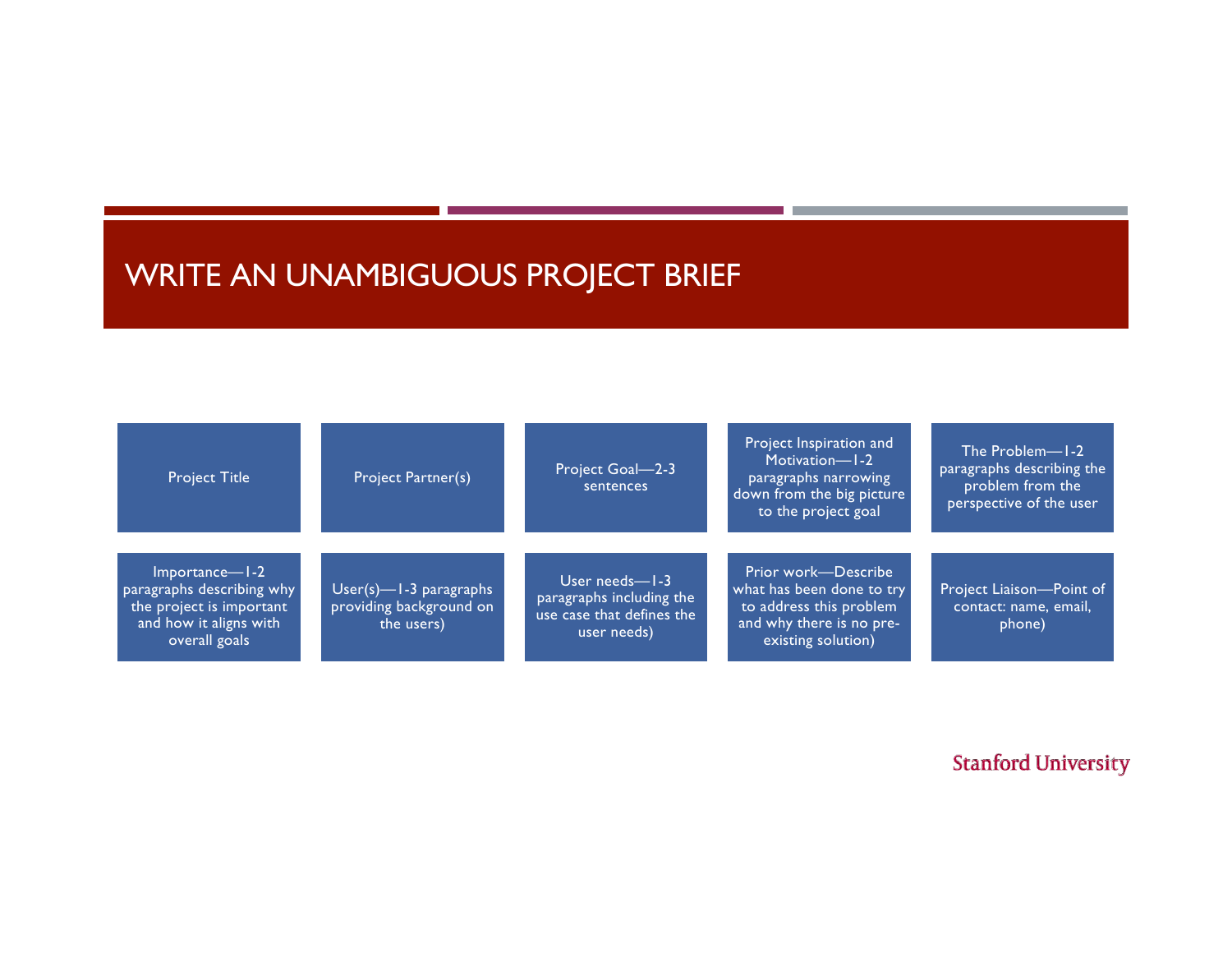# PREPARE YOUR PARTNERS











Share the syllabus

Explain Responsibilities Discuss Time **Constraints** 

Describe **Students**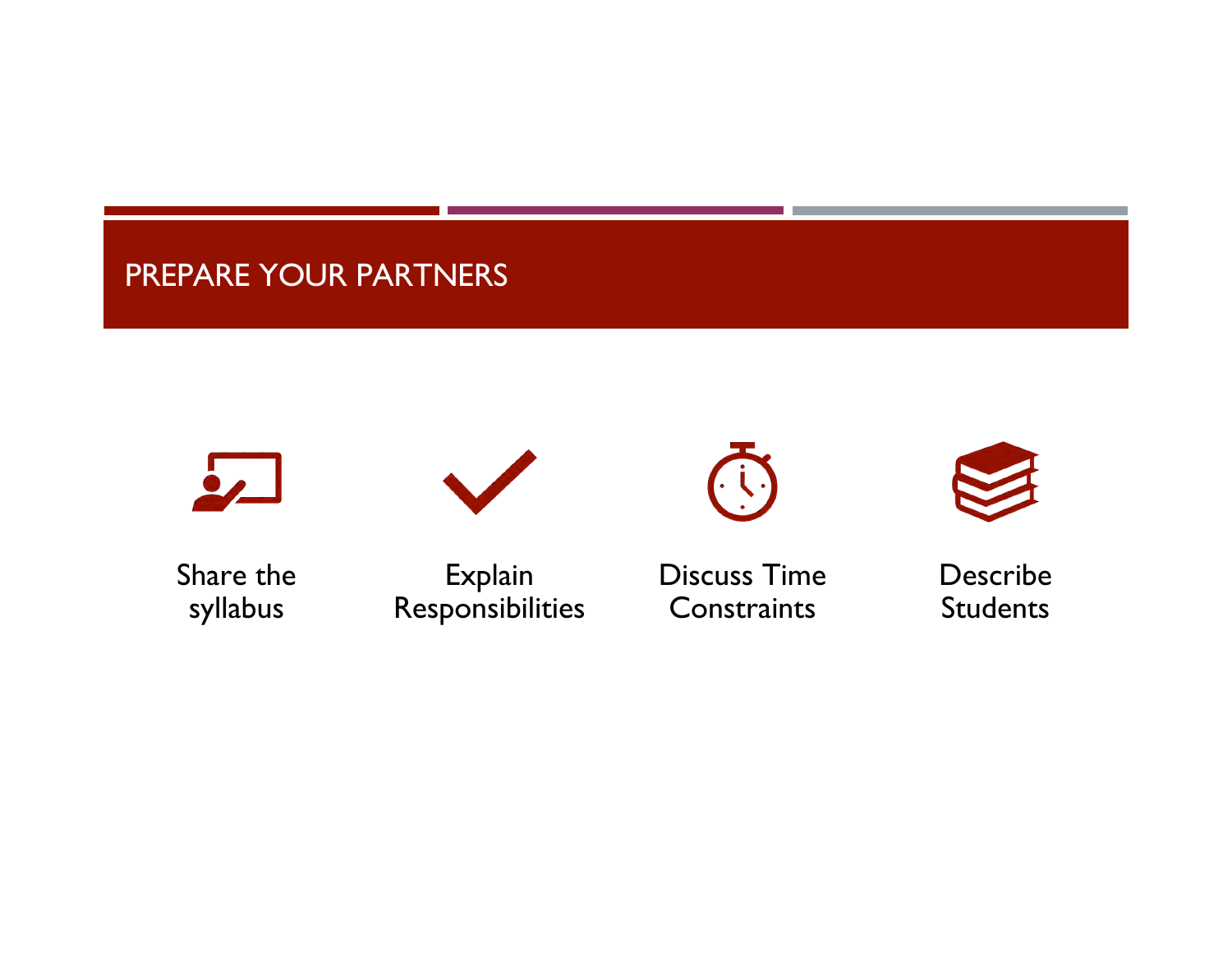# PREPARE YOURSELF







Read, Watch, and Listen

Ask Questions **Reflect** on your **Positionality**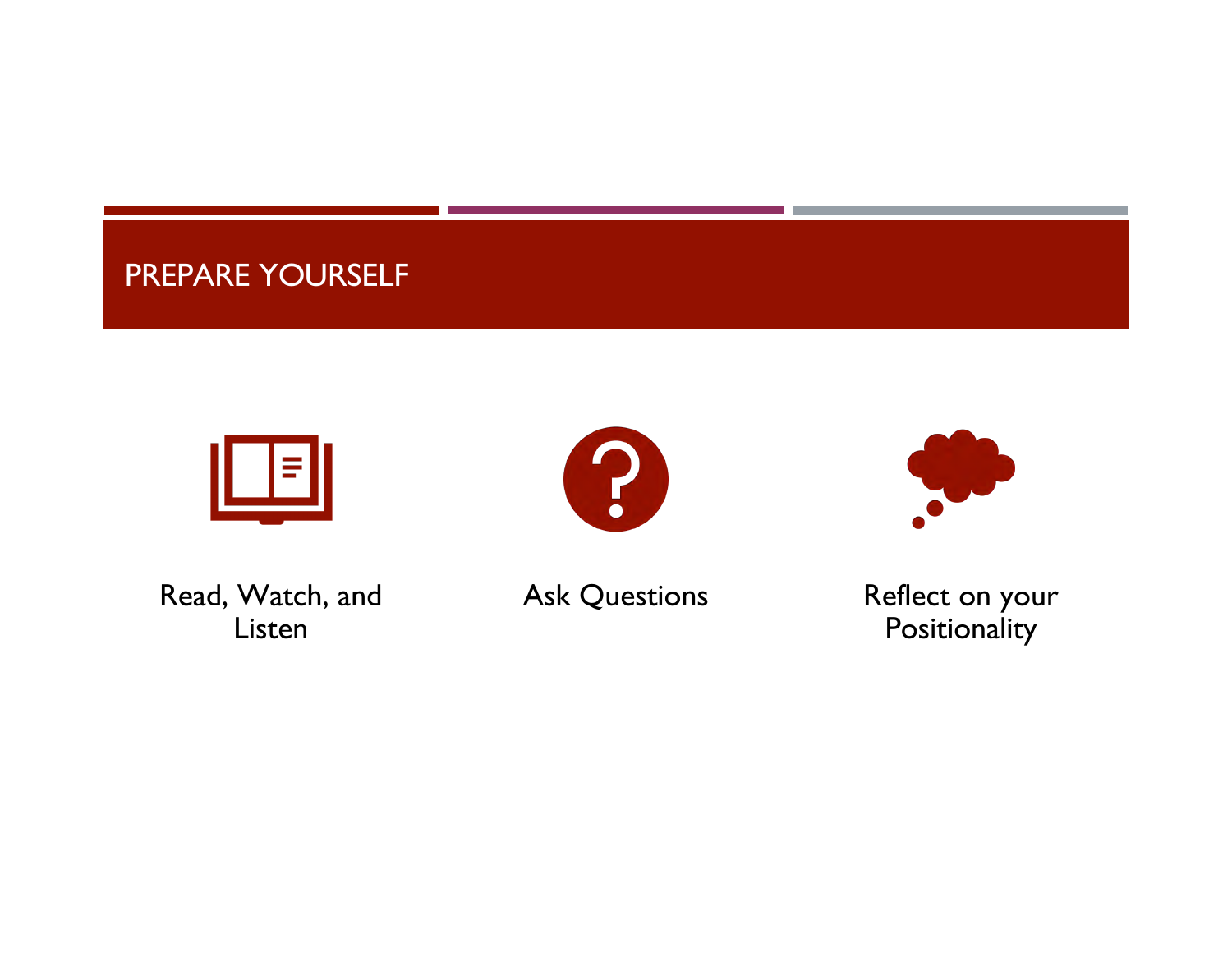

WORKING WITH **COMMUNITY** PARTNERS: KEY **STEPS**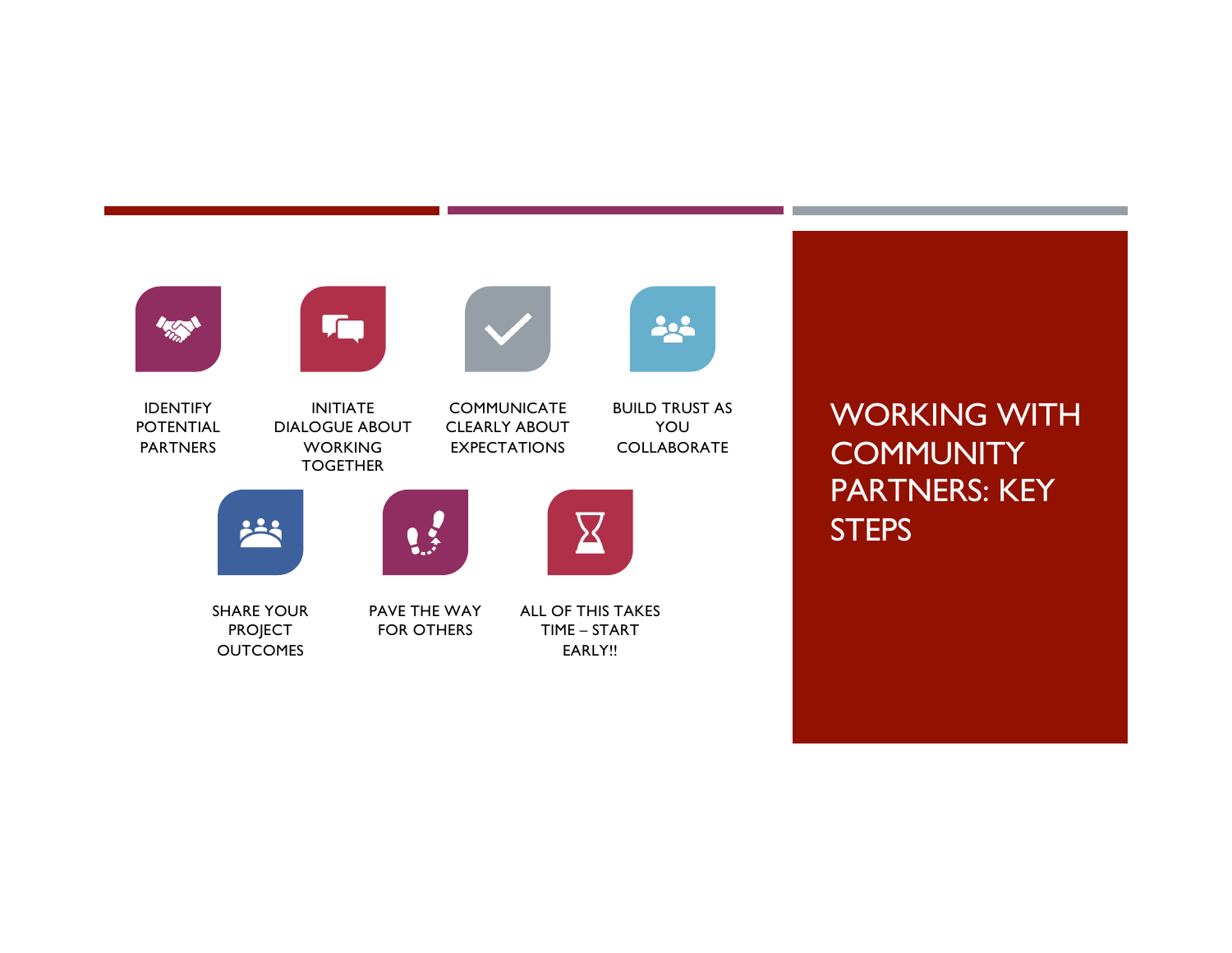# STEM PROJECT EXAMPLES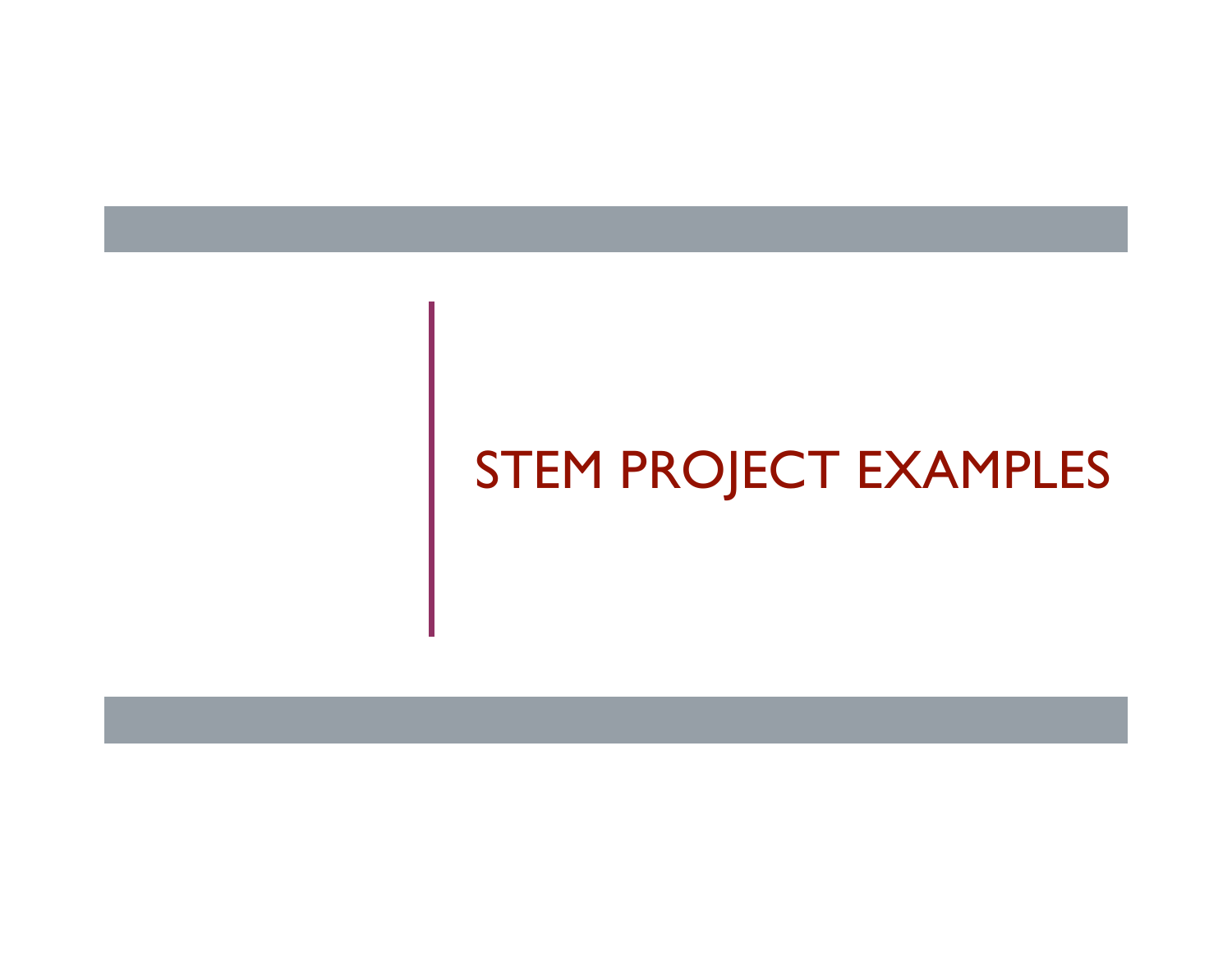#### MECHANICAL ENGINEERING Example: INTEGRATING CONEXT WITH ENGINEERING (SENIOR CAPSTONE COURSE)

**Course learning objectives:** Working in teams, design and develop an engineering system addressing a real-world problem

**Community partners:** medical research labs, farms and farming cooperatives, corporations, rural communities, faculty

**Deliverables to partner:** Tested prototype, product documentation, plan for future work



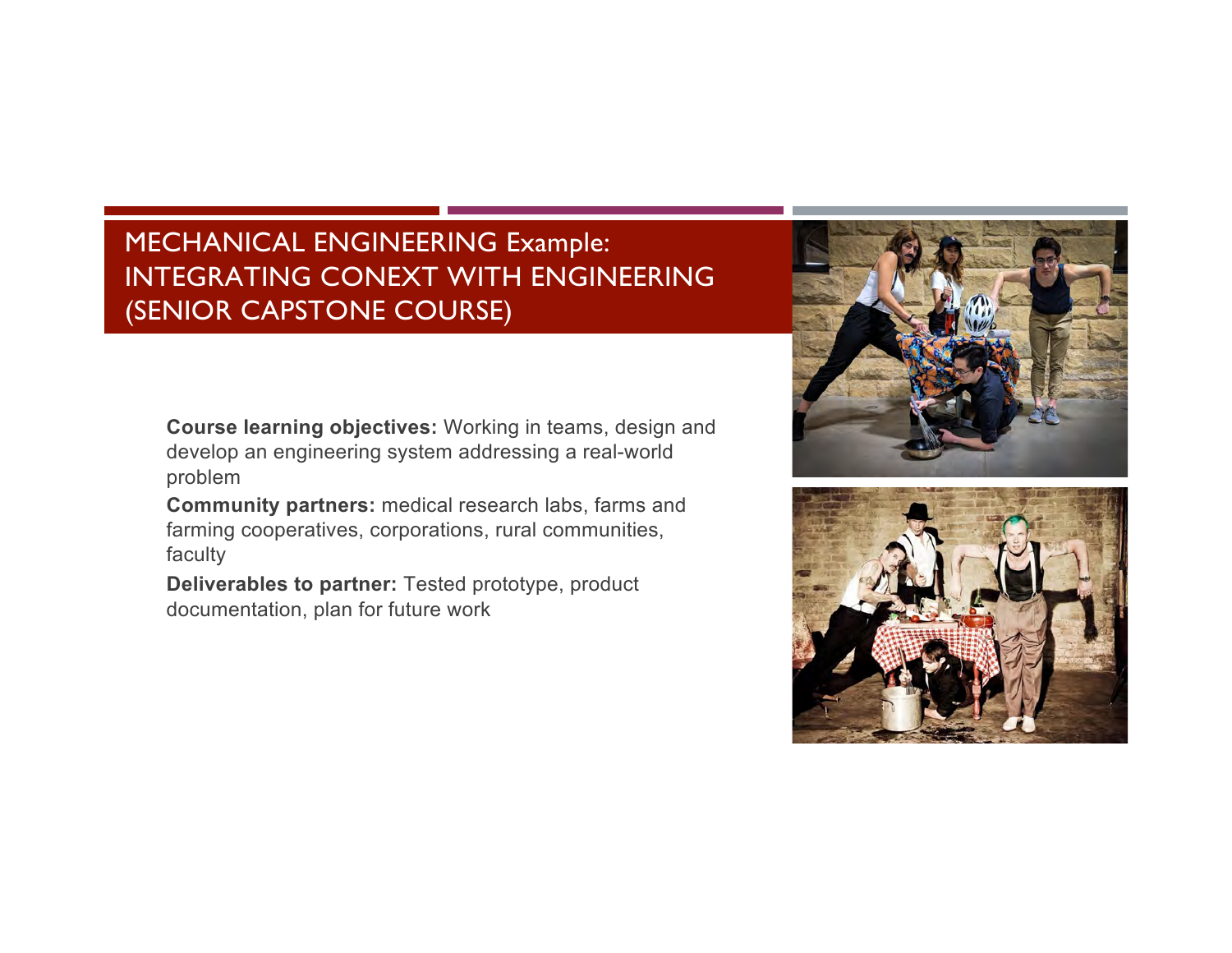# The "Chili sequence"

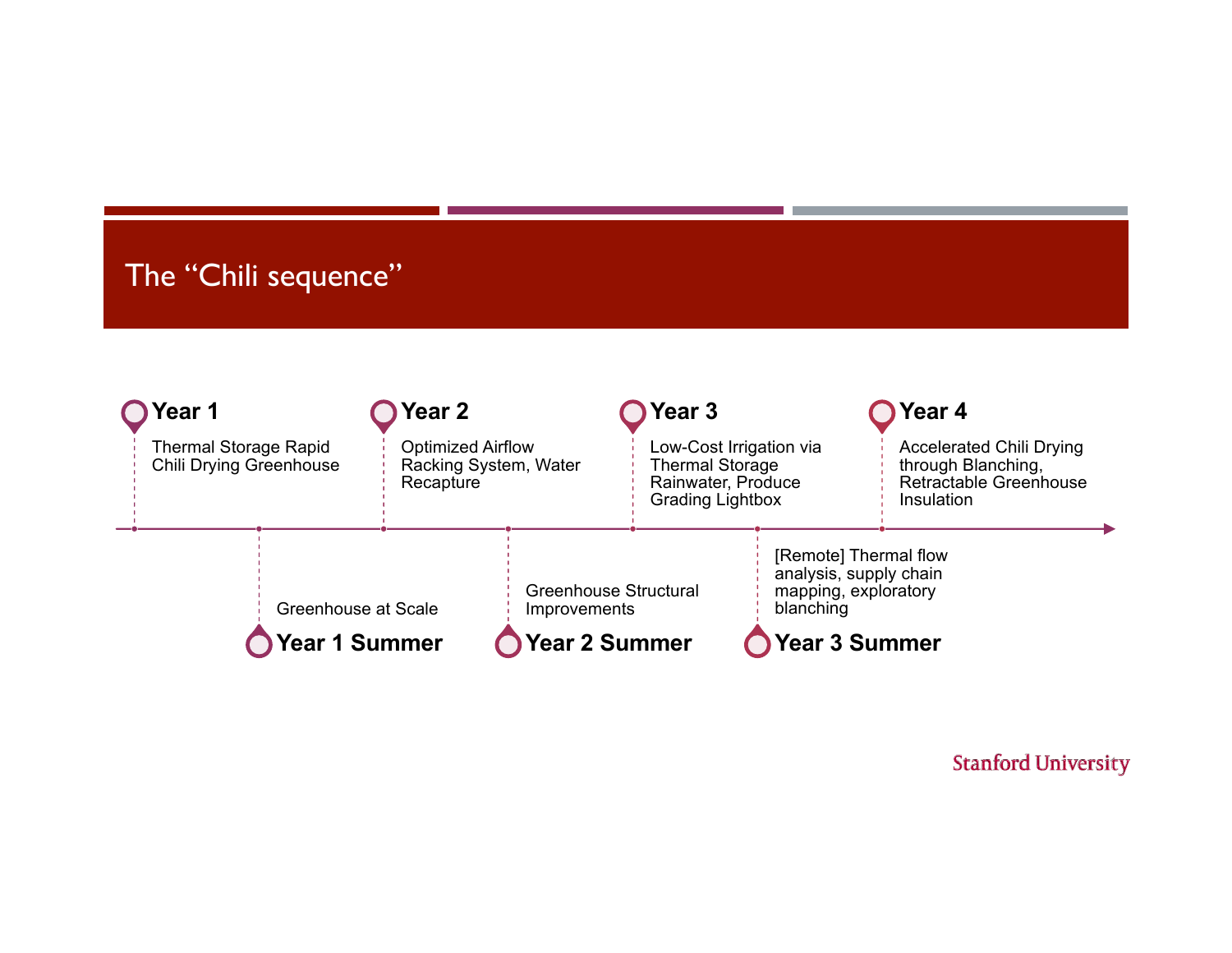### ENVIRONMENTAL SUSTAINABILITY EXAMPLE: SCIENCE OF SOILS

**Course learning objectives:** understand physical, chemical, and biological processes functioning within soils

**Community partners:** farms and community gardens (ex: Green Beginnings Garden)

**Project:** students dig a soil pit at partner's site, analyze samples, develop a soil management plan

**Deliverable to partner:** Recommendations on a partner's management challenge

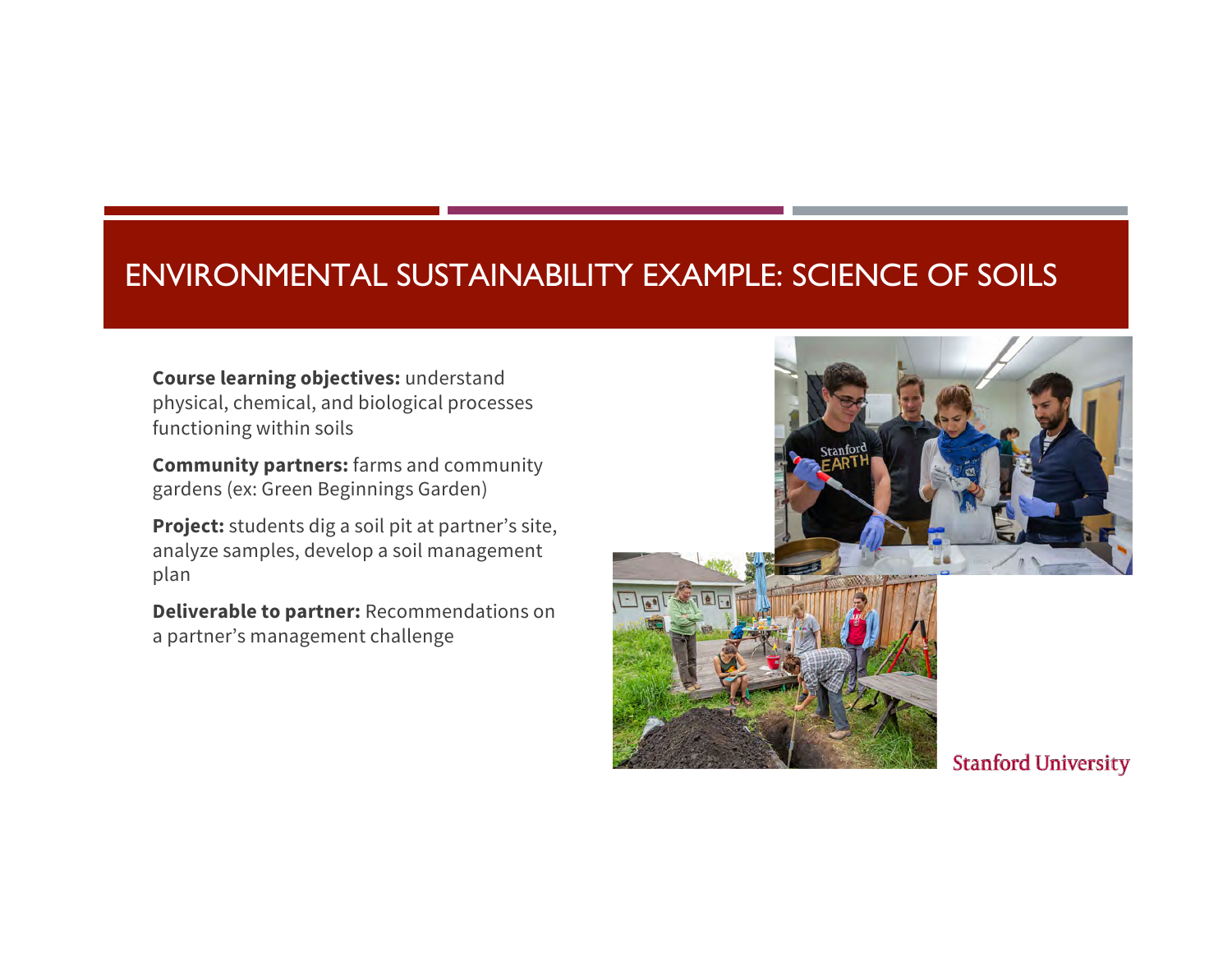### ENVIRONMENTAL SUSTAINABILITY EXAMPLE: MASTERS' SEMINAR

**Course learning objectives:** develop/enhance professional skills in environmental science and communications

**Community partners:** Grassroots Ecology, Acterra, and many more

**Projects:** analyze data and create visualizations; develop climate change ed materials; and more

**Deliverables to partner:** trends in water monitoring data; learning modules for climate change curriculum, and more

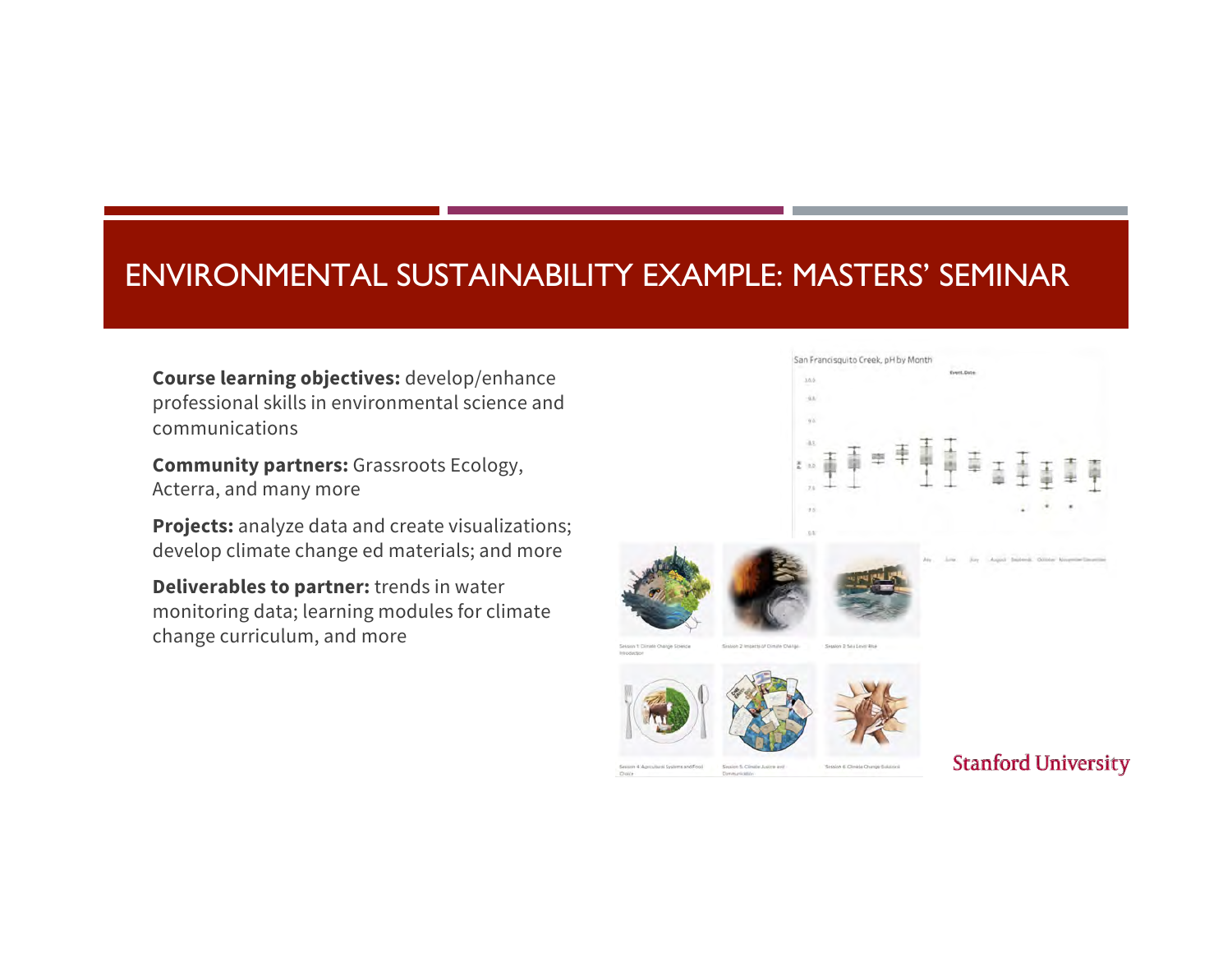# HEALTH EXAMPLE: START: A Primary Care Effort to Bridge the Telehealth Divide

**Course learning objectives:** Explore concepts in design thinking, communication, communitybuilding, and team-based patient care.

**Community partners:** Ravenswood Family health Center, East Palo Alto Academy Foundation.

**Projects:** Students help connect patients/caregivers to health care providers by helping with video visit set-up.

**Deliverables to partner:** Students volunteered x number of hours per week and were on-call to receive requests for service.



**Stanford University**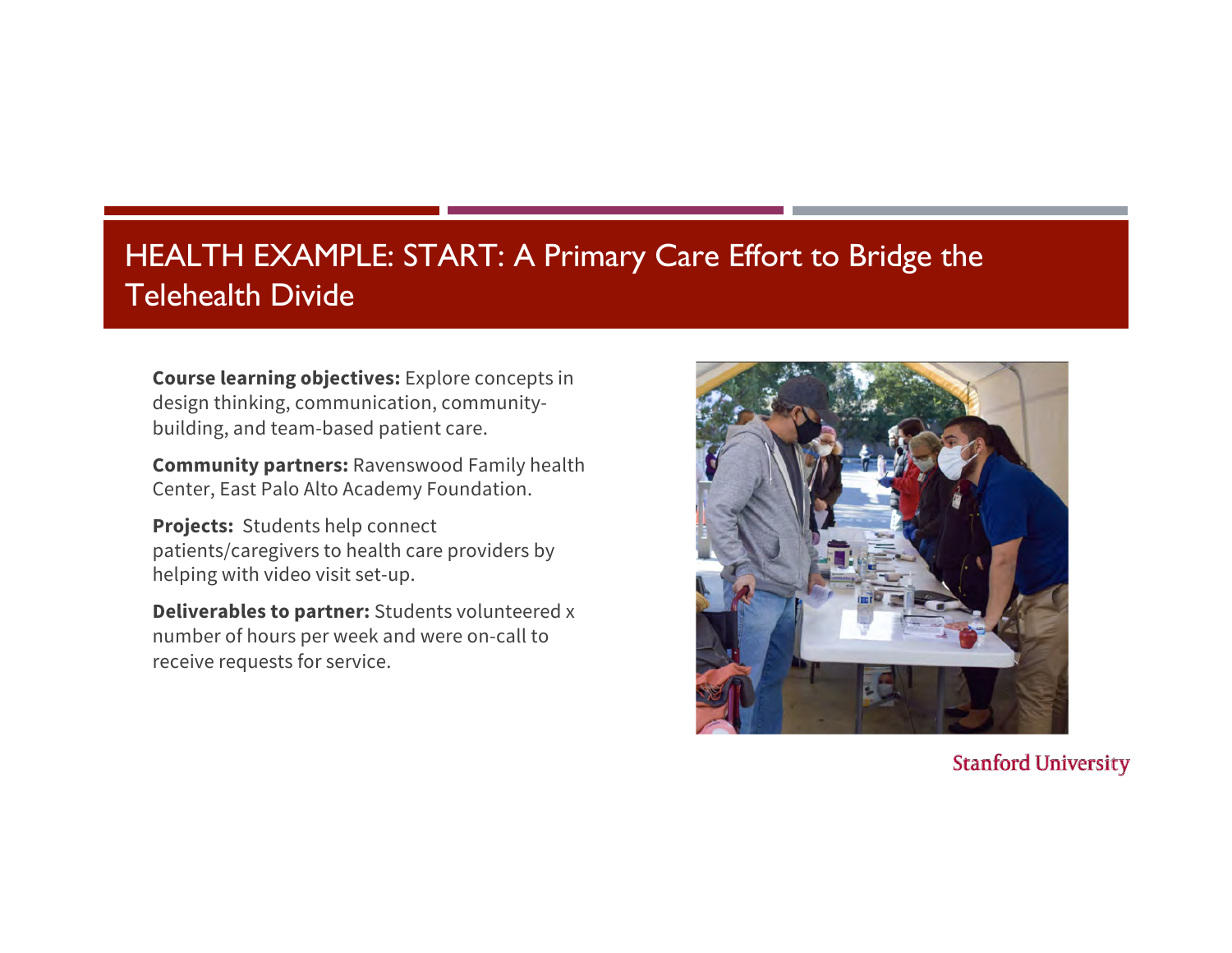#### HEALTH EXAMPLE: Covid-19 Case Investigation and Contact Tracing

**Course learning objectives:** Epidemiology and contact tracing. Understand and describe the natural course of COVID-19.

**Community partners:** Santa Clara County Public health Department and Heluna Health (County contractor)

**Projects:** Provide health coaching. Effectively educate patients and apply motivational interviewing skills to patients with COVID-19 and those exposed to COVID-19. Navigate ethical dilemmas encountered in the process of contract tracing.

**Deliverables to partner:** Students made a commitment to receive training from the county's contact tracing contractor who assigned students to make calls to people in the community who tested positive for COVID-19 or who were exposed to COVID-<br>19.